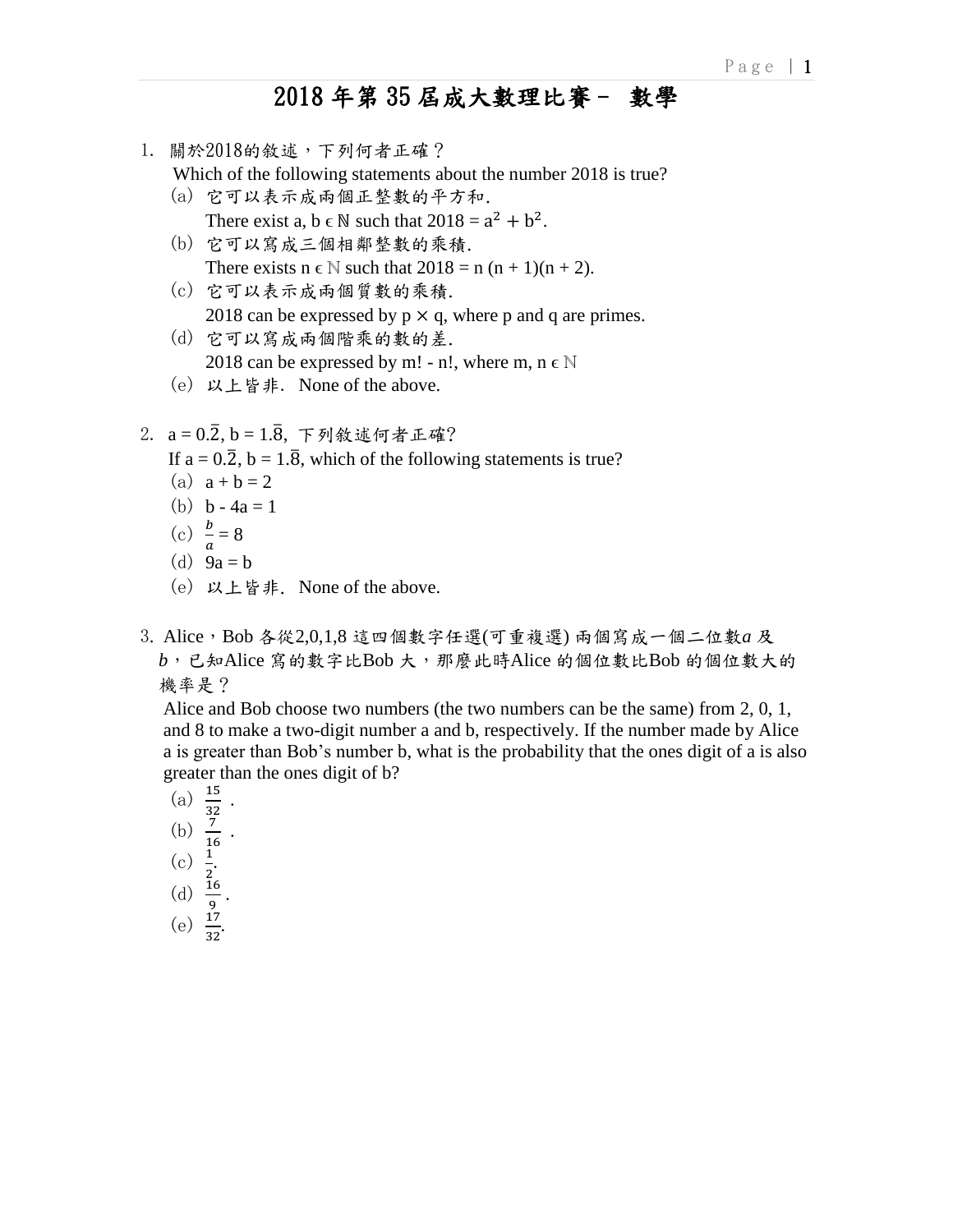- 4.  $y = f(x) = \sum_{k=1}^{2018} x(x k)$ , 當x 是多少時, y 有最小值? What is x when  $y = f(x) = \sum_{k=1}^{2018} x(x - k)$ , has its minimum?
	- (a) 1009.
	- (b) 2019.
	-
- (c)  $\frac{1009}{2}$ .
- (d)  $\frac{2019}{4}$ .
	- (e) 以上皆非. None of the above.

5. 在1~2018 中,是2且3的倍數但不是8 的倍數的有幾個? From 1 to 2018, how many numbers have the factors 2 and 3, but do not have the factor 8?

- (a) 250
- (b) 252
- (c) 254
- (d) 256
- (e) 以上皆非. None of the above.

6. 方程式*xy -* 2*x -* 3*y* = 1 有幾個整數解?

How many solutions  $(x, y)$ ,  $x, y \in \mathbb{Z}$  are there for the equation  $xy - 2x - 3y = 1$  ?

- (a) 1.
- (b) 2.
- (c) 4.
- (d) 8.
- (e) 以上皆非. None of the above.

7. *a*, *b* ∈ ℝ, 下列何者可能是y = ax<sup>2</sup> + *b* 與y = ax + *b* 的圖形? *For a, b*  $\in \mathbb{R}$ , which of the following figure is the graph for  $y = ax^2 + b$  and  $y = ax + b$ ?



(e) 以上皆非. None of the above.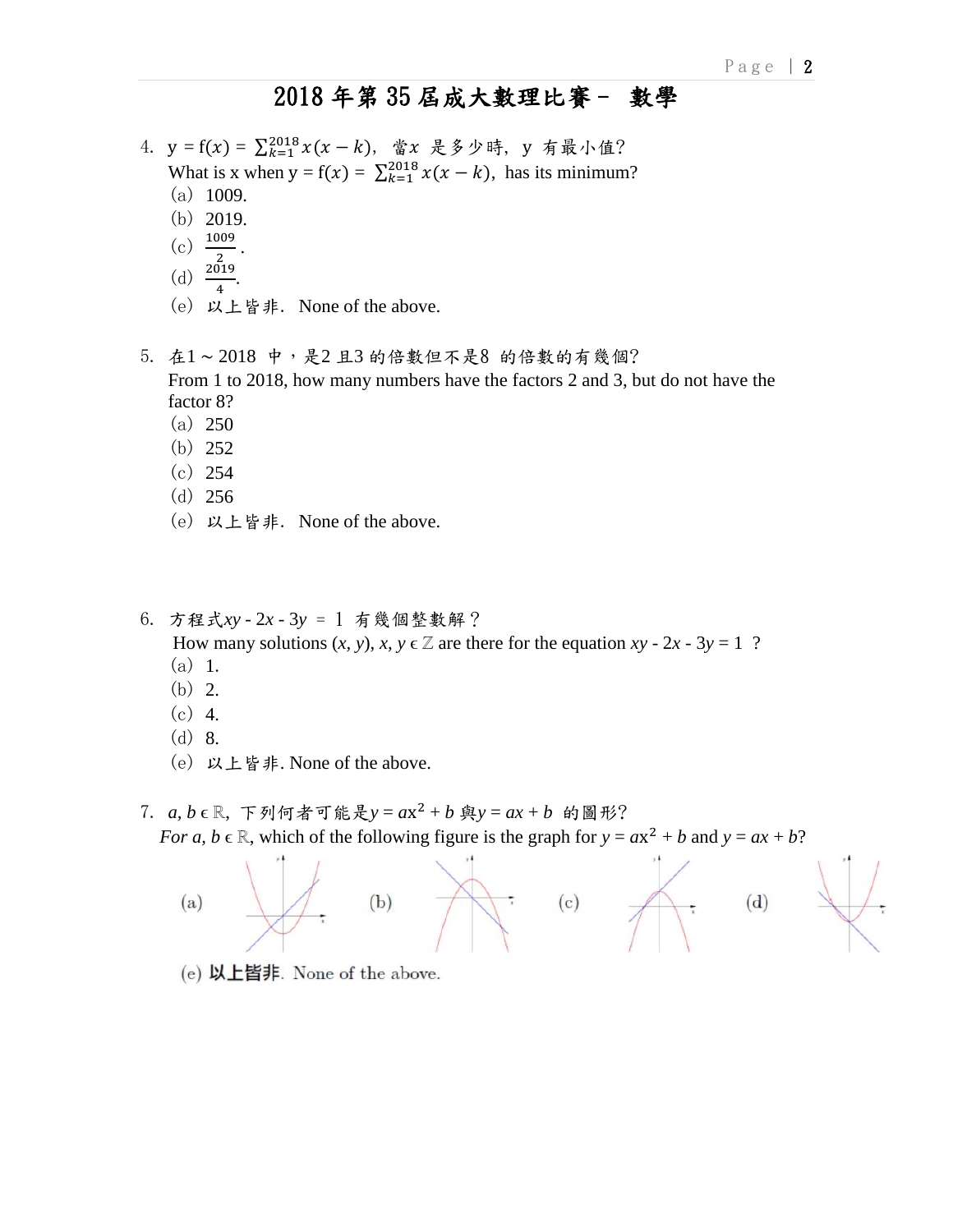- 8. 多項式*f* (*x*) 除以(*x -* 1) 的餘式為3,除以(*x -* 2) 的餘式為2,那麼*g* (*x*) = (*x* + 1) *f* (*x*) 除以(*x -* 1)(*x -* 2) 的餘式為? For the polynomial  $f(x)$ , polynomial division of  $f(x)$  by  $(x-1)$  and  $(x-2)$  gives the remainder 3 and 2, respectively. What is the remainders for the polynomial division of  $g(x) = (x + 1) f(x)$  by  $(x - 1)(x - 2)$ ? (a) 6.
	- (b)  $x + 4$ .
	- (c)  $x + 5$ .
	- (d)  $2x + 4$ .
	- (e) 以上皆非. None of the above.
- 9. 多項式*f*(*x*) = *x*(*x -* 2)(*x -* 4) + *ax*(*x -* 2) *-* 8*x* + 6, *a* ϵ ℝ, *f*(4) *>* 0, 下列敘述何者正確? For the polynomial  $f(x) = x(x - 2)(x - 4) + ax(x - 2) - 8x + 6$ ,  $a \in \mathbb{R}, f(4) > 0$ , which of the following statements is true?
	- (a)  $f(x) = 0$  有大於4 的根.  $f(x) = 0$  has one root which is greater than 4.
	- (b)  $2 + i \frac{1}{2}f(x) = 0$  的根.  $2 + i$  is one root of  $f(x) = 0$ , where  $i = \sqrt{-1}$ .
	- (c)  $f(x)$  沒有負根.  $f(x) = 0$  has no negative root.
- (d)  $f(x) \ncong y = -x^2 \ncong f^{-1} \ncong f^{-1} \ncong f^{-1} \ncong f^{-1} \ncong f^{-1} \ncong f^{-1} \ncong f^{-1} \ncong f^{-1} \ncong f^{-1} \ncong f^{-1} \ncong f^{-1} \ncong f^{-1} \ncong f^{-1} \ncong f^{-1} \ncong f^{-1} \ncong f^{-1} \ncong f^{-1} \ncong f^{-1} \ncong f^{-1} \ncong f^{-1} \ncong f^{-1} \ncong f^{-1} \ncong f^{-1} \ncong f^{-1} \ncong f^{-1} \n$  $-x^2$ .
	- (e) 以上皆非. None of the above.
- 10. 滿足不等式4*x <* 3 3 *-* 3*x* + 2 *<* |4|中的*x* 可以是下列哪個值? Which *x* can satisfy the inequality  $4x < 3x^3 - 3x + 2 < |4x|$ ?
	- (a) 3
	- $(b)$  0
	- (c) *-*0*.*7
	- (d) *-*√3
	- (e) 以上皆非. None of the above.
- 11. 26! 是幾位數? How many digits are there in (26!)? (log10 28! ≈ 29*.*4841, 26! = 1 *x* 2 *x* 3 *x ∙∙∙ x* 26, log10 2 ≈ 0*.*301, log10 3 ≈ 0*.*4771,  $log 10.7 \approx 0.8451$ 
	- (a) 25.
	- (b) 26.
	- (c) 27.
	- (d) 28.
	- (e) 以上皆非. None of the above.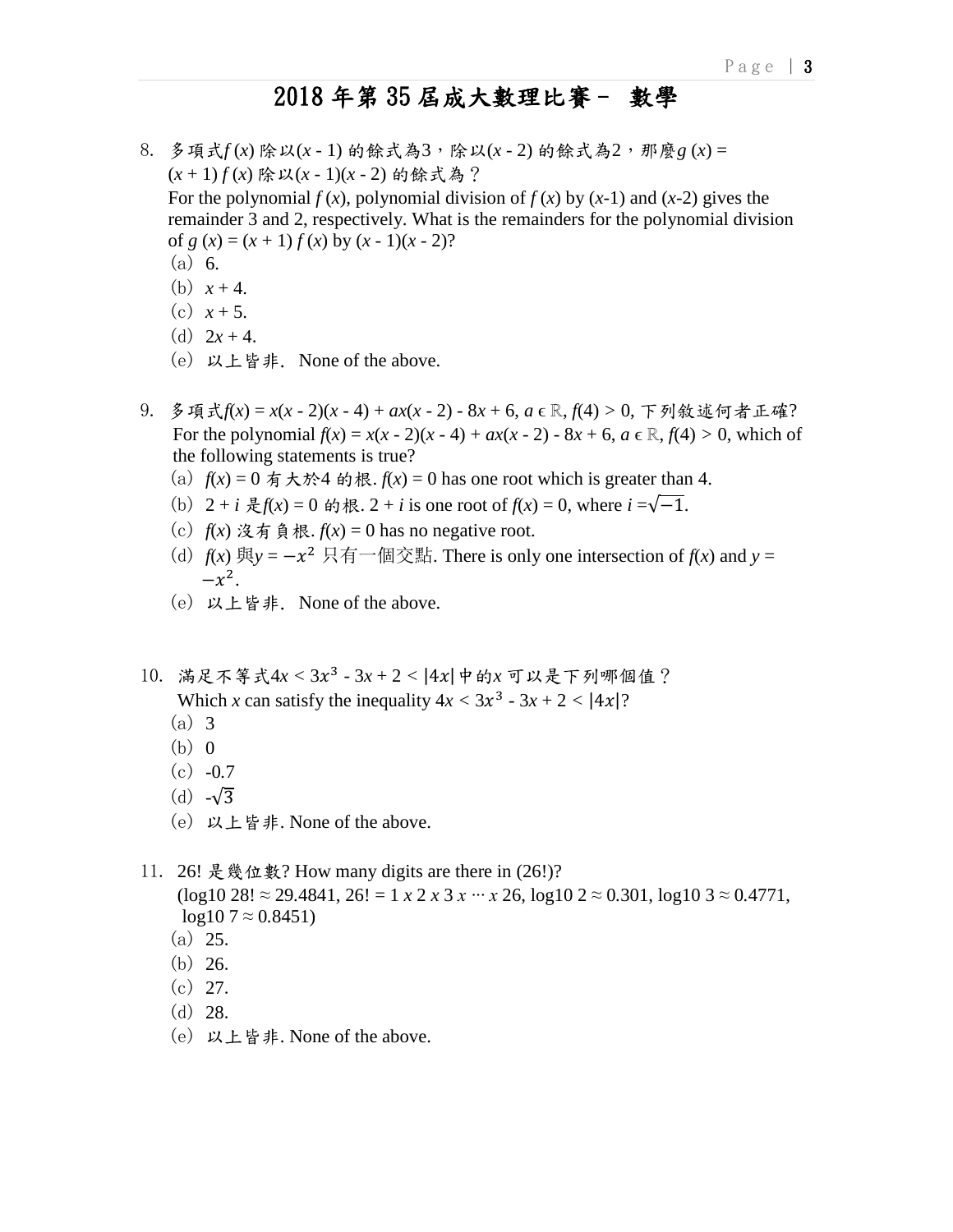12. L: x + y = 20 與四條曲線Γ1: y = 2<sup>x</sup>, Γ2: y = 3<sup>x</sup>, Γ3: y = log<sub>2</sub> x, Γ4: y = log<sub>3</sub> x 分別相交於*A* = (*x*1*; y*1),*B* = (*x*2*; y*2), *C* = (*x*3*; y*3), *D* = (*x*4*; y*4) 四點,下列敘述何 者正確?

*A* = (*x*1*;* y1), *B* = (*x*2*;* y2), *C* = (*x*3*;* y3), and *D* = (*x*4*;* y4) are the intersections of *L* : *x*  $+y = 20$  and the four curves  $\Gamma 1 : y = 2^x$ ,  $\Gamma 2 : y = 3^x$ ,  $\Gamma 3 : y = \log_2 x$ , and  $\Gamma 4 : y = 2^x$  $\log_3 x$ , respectively. Which of the following statements is true?

- (a)  $\overline{AB} < \overline{CD}$ .
- (b)  $\overline{AC} = 12$ .
- (c)  $y1 + y3 = 20$ .
- (d)  $x1 x2 = x3 x4$ .
- (e) 以上皆非. None of the above.
- 13. *O* 是複數平面上的原點, *A* = 1 + *i*, *B* = *-*1 +√3*i*, *C* = *A* × *B*, *A* × *D* = *B*. 下列敘述 何者正確?

On complex plane, *O* is the origin,  $A = 1 + i$ ,  $B = -1 + \sqrt{3}i$ ,  $C = A \times B$ ,  $A \times D = B$ . Which of the following statements is true?

- (a)  $\angle AOC = 105^\circ$ .
- (b)  $\overline{OC} = 4$ .
- (c)  $\overline{OA} = \overline{OD}$ .
- (d)  $\angle AOD = 45$  °  $\circ$ .
- (e) 以上皆非. None of the above.
- $14. 0 \degree < \theta < 90 \degree$ , 且sin θ、cos θ、 $\frac{1}{\cos \theta}$  成等差數列, 則tan θ =? If 0  $\degree$  <  $\theta$  < 90  $\degree$ , and sin  $\theta$ , cos  $\theta$ ,  $\frac{1}{\cos \theta}$  form an arithmetic progression, what is tan θ?
- $(a) \frac{-1+\sqrt{5}}{2}$ .
- (b)  $\frac{1+\sqrt{5}}{2}$ .
	- $(c) -1+\sqrt{5}$
	- (d)  $1+\sqrt{5}$ .
	- (e) 以上皆非. None of the above.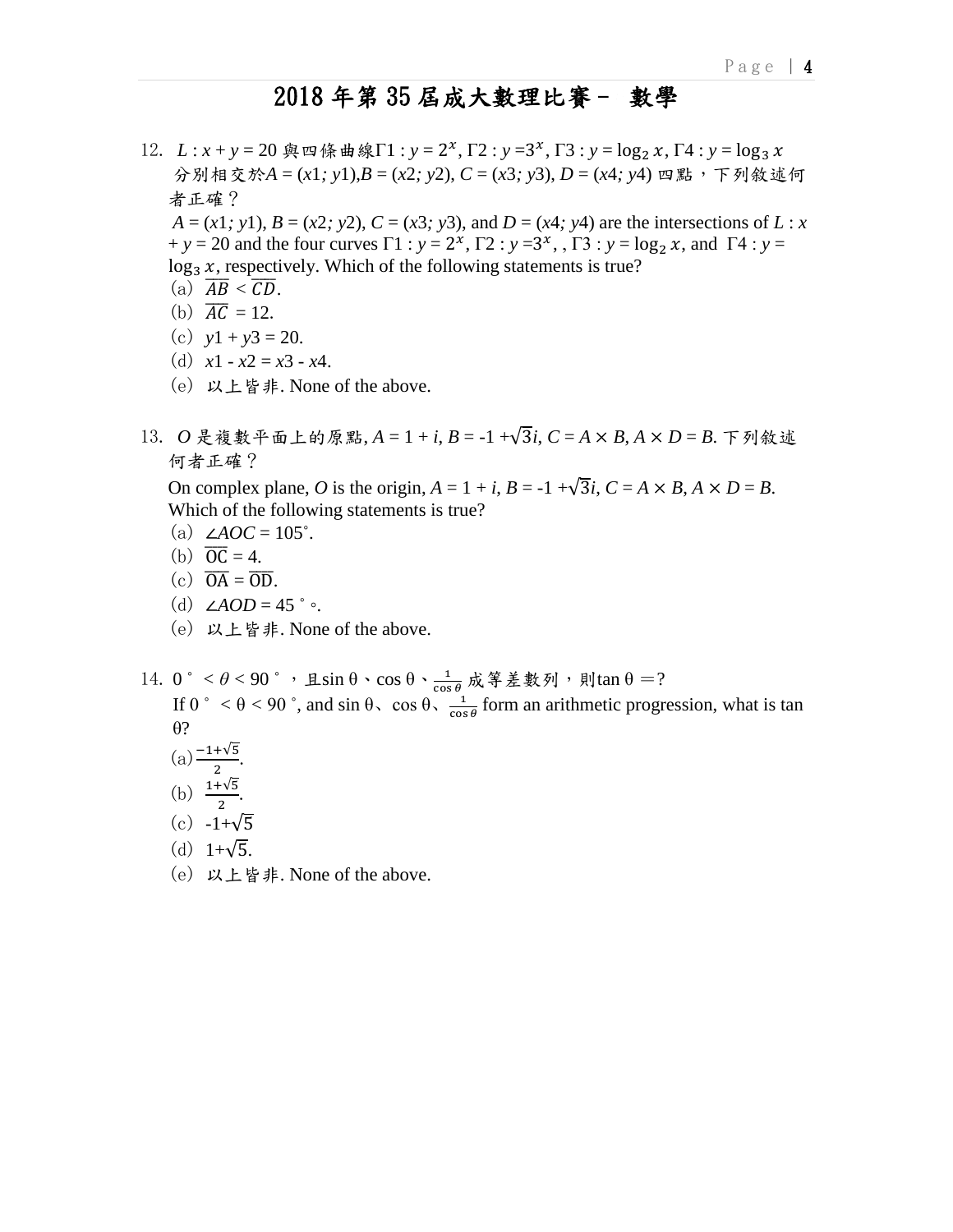15. 在直角坐標平面上, 分別以*A*(*-*3*,*0), *B*(3*,*0) 為圓心, 依1 單位、2 單位、∙∙∙、7 單 位做一系列的同心圓。若*P* = (*a, b*)的位置如圖, 為其中兩個圓的交點, 則下列哪 些選項是正確的?

For the following figure,  $A = (-3, 0)$ ,  $B = (3, 0)$ . The radii of the concentric circles centered at *A* or *B* are 1,2, 3,  $\cdots$ , 7. *P*= (*a*, *b*) is the intersection of two circles (shown in the figure). Which of the following statements is true?



- (a) △*ABP* 是直角三角形. △*ABP* is right triangle.
- (b)  $\frac{a^2}{27}$  $\frac{a^2}{25} + \frac{b^2}{16}$  $\frac{b}{16} = 1.$

(c) 
$$
a^2 - \frac{b^2}{2} =
$$

- $\frac{y}{9} = 1.$
- (d)  $a^2 + (b-3)^2 = 36$ .
	- (e) 以上皆非. None of the above.
- $16. \; \dot{x} \, \vec{a} \cdot \vec{b} \cdot \vec{c} \cdot \vec{x} + \vec{b} \cdot \vec{c} \cdot \vec{c} + \vec{c} \cdot \vec{c} + \vec{c} \cdot \vec{c} + \vec{c} \cdot \vec{c} + \vec{c} \cdot \vec{c} + \vec{c} \cdot \vec{c} + \vec{c} \cdot \vec{c} + \vec{c} \cdot \vec{c} + \vec{c} \cdot \vec{c} + \vec{c} \cdot \vec{c} + \vec{c} \cdot \vec{c} + \vec{c} \cdot \vec{c} + \vec{c} \cdot \vec{c} + \vec{c} \$

Suppose  $\vec{a}$ ,  $\vec{b}$ , and  $\vec{c}$  are non-zero vectors on plane. Which of the following statements is true?

- (a)  $\vec{a} \perp \vec{b}$ ,  $\vec{b} \perp \vec{c}$   $\rightarrow$   $\vec{a} \perp \vec{c}$
- (b)  $|\vec{a} + \vec{b}| = |\vec{a} \vec{b}| \rightarrow \vec{a} \perp \vec{b}$
- (c)  $\vec{a} \cdot \vec{b} = \vec{a} \cdot \vec{c} \rightarrow \vec{b} = \vec{c}$
- (d)  $|\vec{a}|^2 + |\vec{b}|^2 = |\vec{c}|^2 \rightarrow \vec{a} \perp \vec{b}$ 
	- (e) 以上皆非. None of the above.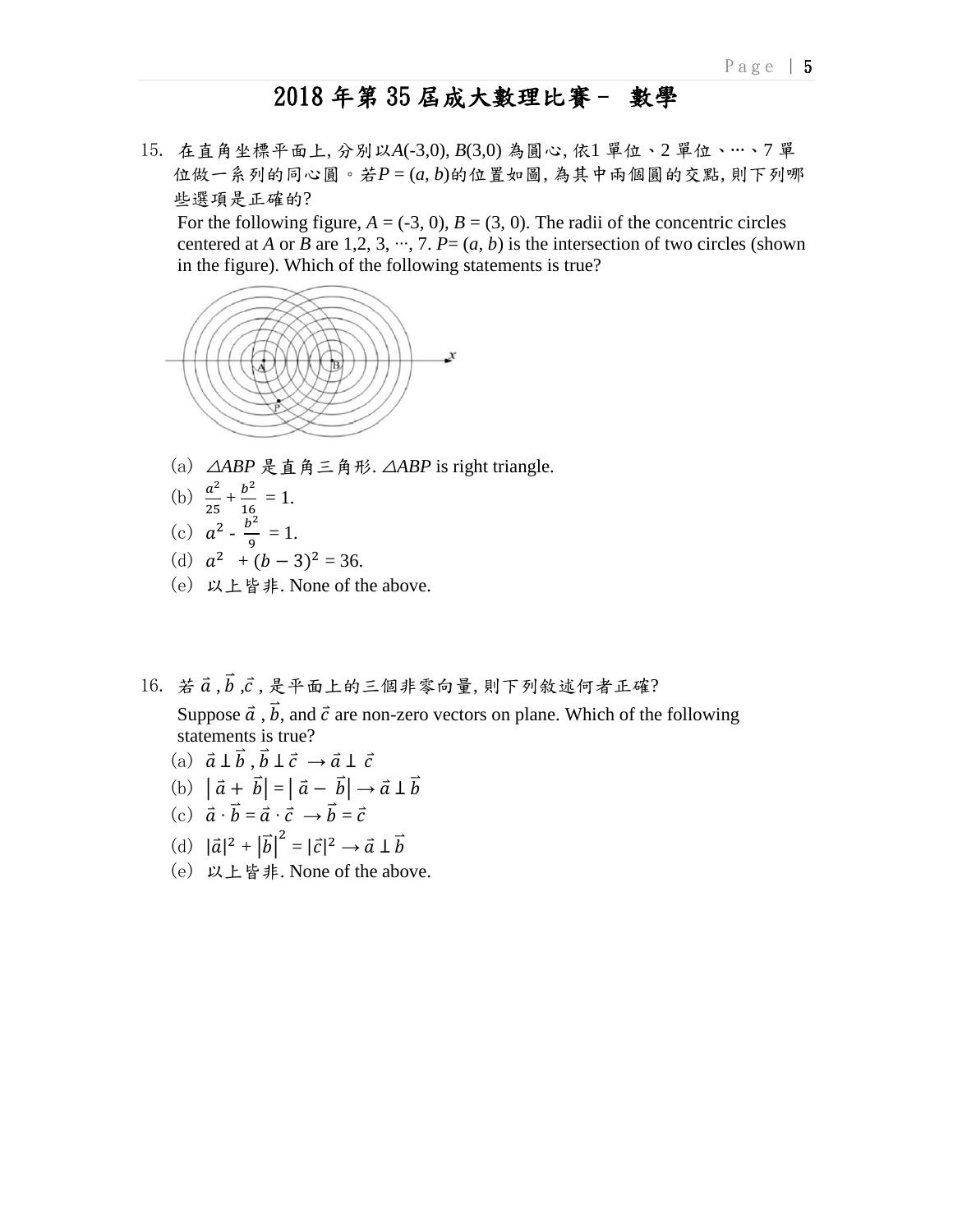$17.$  正方體ABCD-EFGH 如下: 若θ 為平面BDE 與ABCD 平面兩面角, 則  $cos<sup>2</sup> θ=?$  For the cube: ABCD-EFGH, if θ is the dihedral angle of planes *BDE* and *ABCD*, then what is  $cos^2 \theta$ ?



- (e) 以上皆非. None of the above.
- 18.  $\Xi$   $\hat{A}$   $\hat{B}$   $\hat{B}$   $\hat{B}$   $\overline{C}$  = 3,  $\overline{AC}$  = 4,  $\overline{BC}$  = 5,  $\overline{PA}$  +  $\overline{PB}$  +  $\overline{PC}$  =  $\overline{O}$ .  $\overline{QA}$  =  $\overline{QE}$ . 下列敘述何者正確? In triangle  $\overline{AB} = 3$ ,  $\overline{AC} = 4$ ,  $\overline{BC} = 5$ ,  $\overline{PA} + \overline{PB} + \overline{PC} = \overline{0}$ .  $\overline{QA} = \overline{QB} = \overline{QC}$ .  $QA = QB = \overline{Q}$  *QC*. Which of the following statements is true? (a)  $\overline{PQ}$  :  $\overline{PA}$  = 2 : 1. (b)  $\overrightarrow{BP} = \frac{1}{2}$  $\frac{1}{3}\overrightarrow{BA} + \frac{1}{3}$  $\frac{1}{3}\overrightarrow{BC}$ . (c)  $\overline{CP}$  :  $\overline{BP}$  = 1 : 1.
- (d)  $\overline{BP} = \frac{\sqrt{13}}{2}$  $\frac{13}{3}$ .
	- (e) 以上皆非. None of the above.
- 19. *a, b, c*  $\epsilon \mathbb{R}$ ,  $\lim_{x \to 1} \frac{a(x-1)^3 + x^2 bx + c}{x-1}$  $\frac{+x-0x+c}{x-1}$  = 2, 以下敘述何者正確? Which of the following statements is true?
	- (a)  $c b = 1$ .
	- (b)  $b = 1$ .
	- (c)  $c = 0$ .
	- (d) *a* 可以是任意實數. *a* can be any real number.
	- (e) 以上皆非. None of the above.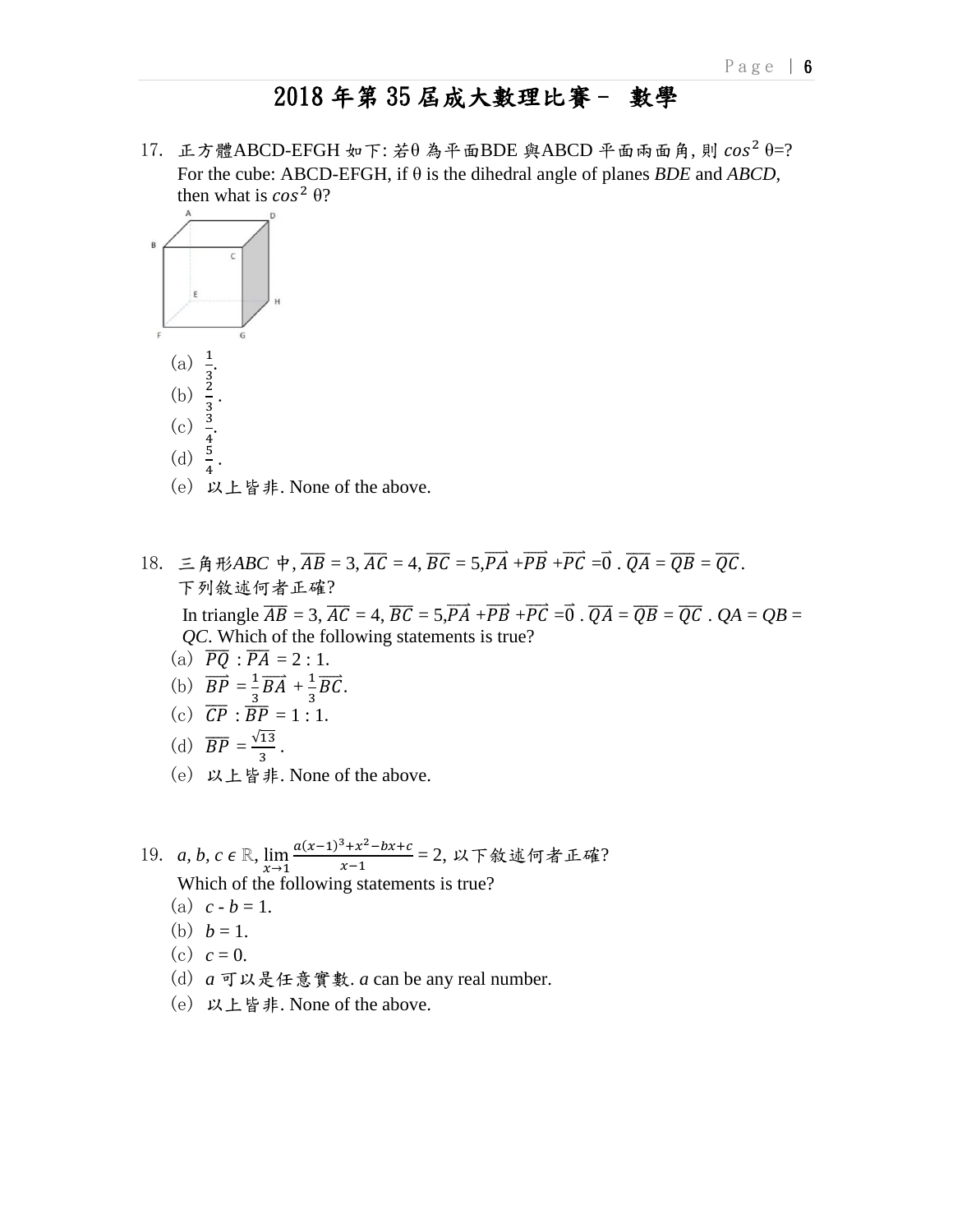- 20. *f* (*x*) 是一個三次實係數多項式. 1 + *i* 為*f′*(*x*) = 0 的一個根, 且*f*(0) = *f′*(1) = 1 下列敘述何者正確?
	- *f* (*x*) is a cubic polynomial with real coefficients.  $1 + i$  is a root for  $f'(x) = 0$ , and  $f(0)$
	- $= f'(1) = 1$ . Which of the following statements is true?
	- (a) *f* (*x*) 有三個實根.
	- (b) *f* (*x*) 有一正根.
- (c)  $f(x)$  的反曲點在 $(1, \frac{1}{3})$ .
	- (d) 當*x >* 2 時*f''*(*x*) *>* 0
	- (e) 以上皆非. None of the above.
- $21.$  在所有體積為 $2\pi$  的圓柱中,表面積最小的圓柱,其高與圓柱的半徑比值為 何?

Among all the cylinders whose common volume is  $2\pi$ , what is the ratio of the height and the radius of the cylinder with the smallest surface area?

- (a) 2.
- (b) 1.
- $(c)$   $\pi$ .
- (d)  $\frac{1}{3}$ .
	- (e) 以上皆非. None of the above.

#### 22. *A*, *B*, *C* 是2 × 2 矩陣, 下列敘述何者正確?

If *A*, *B*, and *C* are  $2 \times 2$  matrices, which of the following statements is true?

- (a) 如果*A* 有反矩陣, 那麼*AB* = *BA*. If *A* has inverse matrix, then  $AB = BA$ .
- (b)  $AB = AC \implies B = C$ .
- (c) 如果*A* 有反矩陣, 且*AB* = C*A* => det*B* = det*C*. If *A* has inverse matrix and *AB* = *CA*, then  $\det B = \det C$ .
- (d)  $A^2 = \begin{bmatrix} 0 & 0 \\ 0 & 0 \end{bmatrix}$  $\begin{bmatrix} 0 & 0 \\ 0 & 0 \end{bmatrix}$  => A =  $\begin{bmatrix} 0 & 0 \\ 0 & 0 \end{bmatrix}$  $\begin{bmatrix} 0 & 0 \\ 0 & 0 \end{bmatrix}$ .
	- (e) 以上皆非. None of the above.

23. 設 $a_1 = 0, b_1 = 1$ . 且 $\forall n \in \mathbb{N}, a_{n+1} = 0.5 \cdot a_n + 0.75 \cdot b_n$ ,  $b_{n+1} = 0.5 \cdot a_n + 0.25 \cdot b_n$ . <sup>若</sup> *<sup>a</sup>*<sup>=</sup> lim→∞ <sup>和</sup> *<sup>b</sup>*= lim→∞ 存在, 則 (*a, b*) 為何 ? Suppose  $a_1 = 0$ ,  $b_1 = 1$ . and  $\forall n \in \mathbb{N}$ ,  $a_{n+1} = 0.5 \cdot a_n + 0.75 \cdot b_n$ ,  $b_{n+1} = 0.5 \cdot a_n + 0.75 \cdot b_n$ 0.25⋅  $b_n$ . If  $a = \lim_{n \to \infty} a_n$  and  $b = \lim_{n \to \infty} b_n$  exist, what is  $(a, b) = ?$ 

- (a)  $(0.75, 0.25)$
- (b)  $(0.6, 0.4)$
- (c)  $(0.5, 0.5)$
- (d)  $(0.4, 0.6)$
- (e) 以上皆非. None of the above.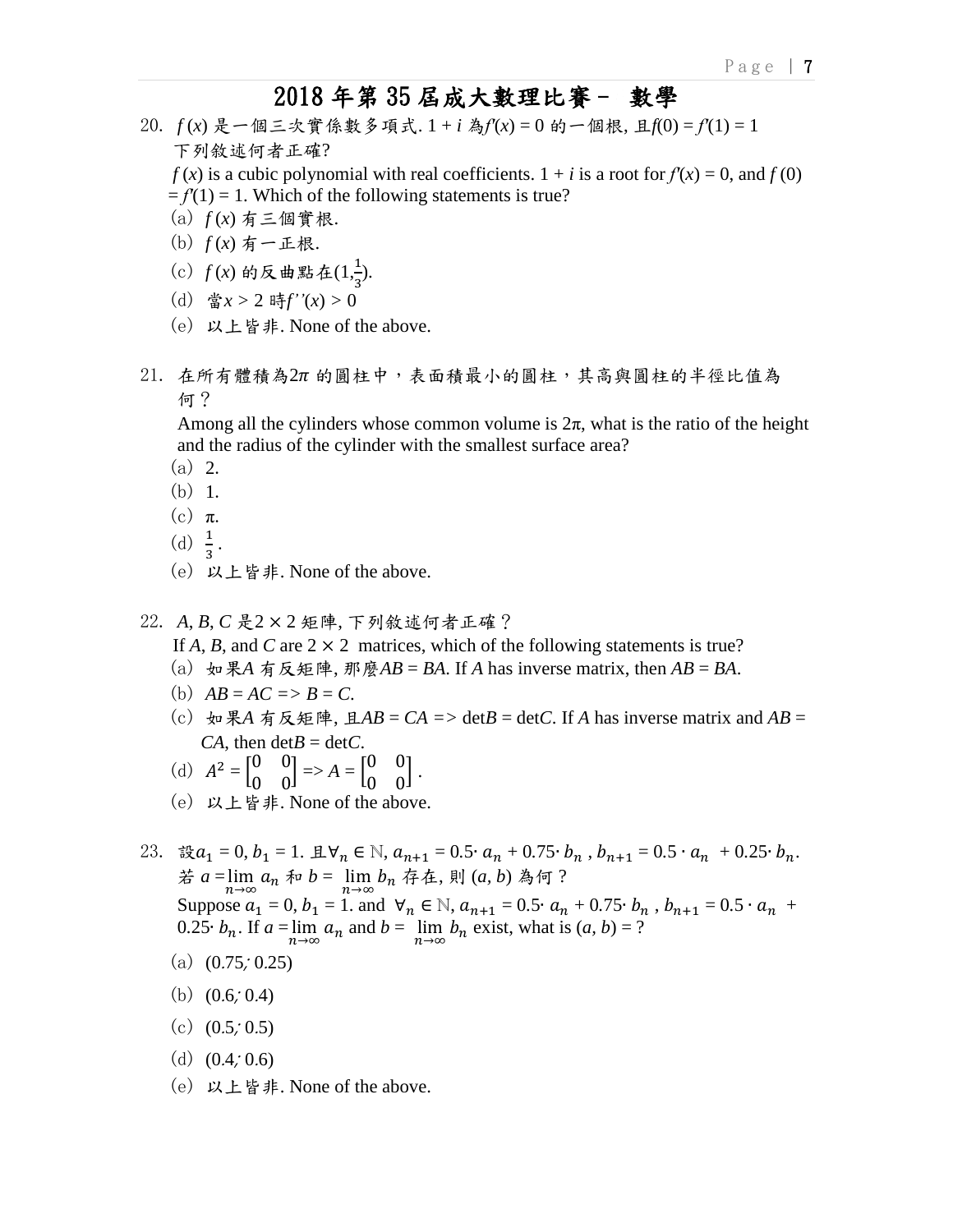- 24. 集合*S* (*x*) = { $a_n$ ,  $n \in \mathbb{N}$  |  $a_1$  = x,  $\forall k \in \mathbb{N}$ ,  $a_{k+1}$  =  $4a_k$  − 1 } 下列敘述何者正確? For the set *S*  $(x) = \{a_n, n \in \mathbb{N} \mid a_1 = x, \forall k \in \mathbb{N}, a_{k+1} = 4a_k - 1\}$ , which of the following statements is true?
	- (a) 如果*p* 在某個*S*(*n*) 中, *n* ∈ *ℕ*, 那麼*p* 除以4 會餘3. If  $p \in S(n)$ ,  $n \in \mathbb{N}$ , then the remainder of p divided by 4 is 3.
	- (b) 如果*x* ≠ *y*, *S*(*x*) ∩ *S*(*y*) 是空集合. If *x* ≠ *y*, *S*(*x*) ∩ *S*(*y*) is an empty set.
	- (c) 考慮所有*S*(*n*) 中, *n* ∈ *ℕ*, 如果*p* 只在某一個*S*(*n*) 中, 那麼*p* 除以4 會餘1 或2. Among all  $S(n)$ ,  $n \in \mathbb{N}$ , if p is only contained in a specific set  $S(n)$ , then the remainder of *p* divided by 4 is 1 or 2.
	- (e) 集合*S*(*x*), *x* ∈ *ℝ* 的個數都會是無限多個. The number of elements in *S*(*x*) is always infinite if  $x \in \mathbb{R}$ .
	- (e) 以上皆非. None of the above.
- 25. 老師產生了兩個正整數*a* 跟*b*,1 *< a < b <* 10,並且告訴了Alice 兩個數的和, 告訴了Bob 兩個數的積, Alice 跟Bob 都是很聰明的學生, 知道*a* 跟*b* 是正整數, 也知道*a* 跟*b* 的範圍. 一開始Bob 說我不知道兩個數是什麼, Alice聽到後想了想 也說我也還不知道兩個數是什麼. 然後Bob 聽到Alice 的說法就說他知道了, Alice 也說她知道了! 請問*a*, *b* 兩個數有可能是?

The teacher generated two integers *a* and *b*,  $1 < a < b < 10$ . She told Alice  $a + b$  and told Bob *a* ∙ *b*. They tried to guess what *a* and *b* are. Alice and Bob are smart students and know the conditions of how the teacher generated the two numbers. First Bob said that he did not know the two integers. Alice heard and tried to solve. She told Bob that she did not know the two integers, either. Then Bob said that he knew the two integers now. Alice said that she also got the two integers. What could the two integers *a* and *b* be?

- (a)  $a = 3, b = 4$ .
- (b)  $a = 3, b = 6.$
- (c)  $a = 2, b = 9.$
- (d)  $a = 4, b = 6.$
- (e) 以上皆非. None of the above.

### 26. 下列那一個圖形有可能是 $f(x) = sin(x) + cos(2x)$ ,  $0 \le x \le π$ ? Which of the following figures is  $f(x) = sin(x) + cos(2x), 0 \le x \le \pi$ ?



(e) 以上皆非. None of the above.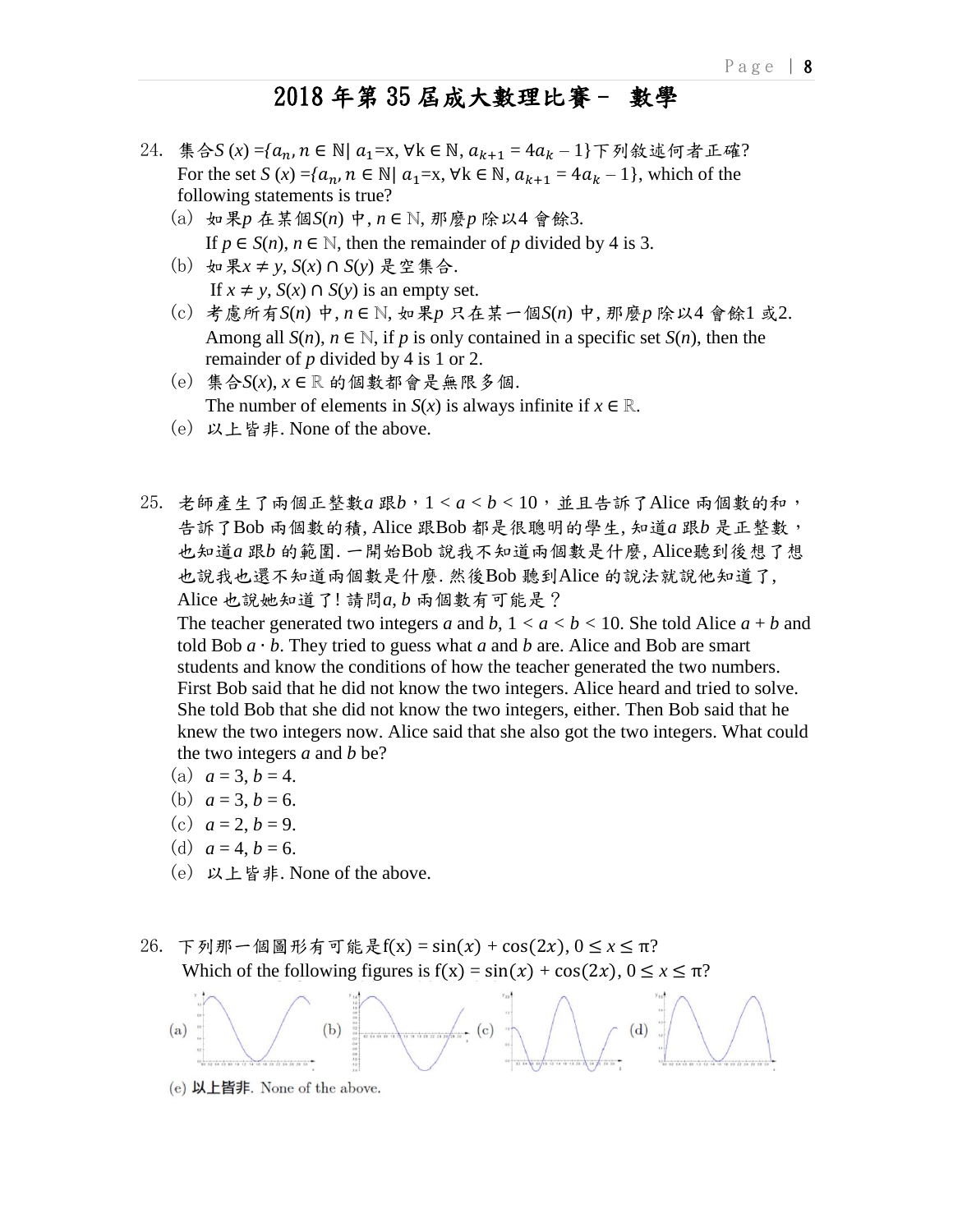$27.$  *X*-*Y* 平面上四個點 $P_i = (x_i, y_i), P_1 = (1, 2), P_2 = (2, 0), P_3 = (3, 1). P_4 = (4, 8).$ 若直 線y = mx + b 與這四個點的「鉛直的差距之平方和= √ (1 b mx )2 」最 小。試求此直線為?

Four points  $P_i = (x_i, y_i), P_1 = (1, 2), P_2 = (2, 0), P_3 = (3, 1), P_4 = (4, 8),$  are on the *X-Y* plane. If a line  $y = mx+b$  minimize the function  $\sum_{i=1}^{4} (y_i - b - mx_i)^2$ , what is the line?

- (a)  $y = -2.0 + 1.9x$
- (b)  $y = -2.0 + 1.7x$
- (c)  $y = -1.5 + 1.9x$
- (d)  $y = -2.5 + 2.1x$
- (e) 以上皆非. None of the above.
- 28. Alice 要買A, B, C 三種不同套件積木組出一艘大遊艇. 大遊艇需要A 套件40 個, B套件50個, C套件45個. 但是商店中只有賣小房子(A套件2個, B套件 4個, C套件5個)及小車子(A套件4個, B套件3個, C套件2個)。已知小房 子一組賣200元,小車子一組賣300元。請問Alice 要用最少的錢組出大遊艇需 要小房子及小車子各買幾組?

 Alice wants to make a big Lego yacht which consists of Lego suite A (40 units), B (50 units), and C (45 units).However, only small house (which consists of Lego suite A (2 units), B (4 units), and C (5 units)) and small car(which consists of Lego suite A  $(4 \text{ units})$ , B  $(3 \text{ units})$ , and C  $(2 \text{ units})$  are sold in the store. The prices of a small house and a small car are 200 and 300, respectively. How many small houses and cars are needed if Alice want to minimize the cost?

- (a) 小房子10 組, 小車子4 組. Ten houses and four cars.
- (b) 小房子6 組, 小車子7 組. Six houses and seven cars.
- (c) 小房子8 組, 小車子6 組. Eight houses and six cars.
- (d) 小房子5 組, 小車子10 組. Five houses and ten cars.
- (e) 以上皆非. None of the above.

29. 
$$
n \in \mathbb{N}
$$
,  $C(n, k) = \frac{n!}{k!(n-k)!}$ ,  $\sum_{k=1}^{n} C(n, k) = ?$ 

- (a) 1
- (b) 2*n -* 1
- (c)  $2^n 1$ 
	- (d)  $C (n + 1, 2)$
	- (e) 以上皆非. None of the above.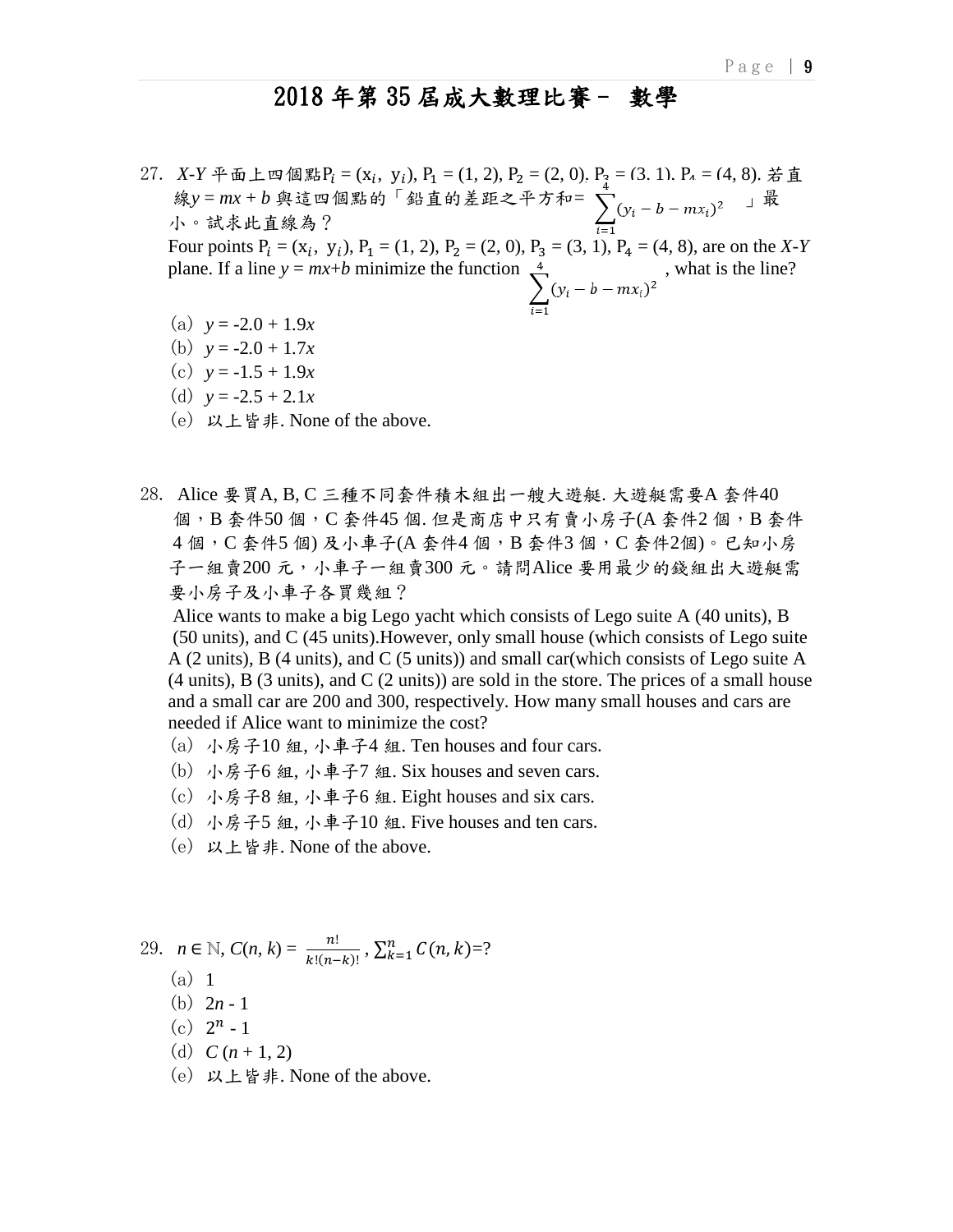- 30. *P* 是一個平面, *C* 是一個實心正方體. 下列敘述何者正確? Support *P* is a plane and *C* is a solid cube. Which of the following statements is true?
	- (a) *P* 跟*C* 的交集不可能是正三角形. The intersection of *P* and *C* cannot be a right triangle.
	- (b) *P* 跟*C* 的交集不可能是五邊形. The intersection of *P* and *C* cannot be a pentagon.
- (c) P 跟C 的交集不可能是黄金矩形(兩邊長比值是 → <del>5+1</del>). The intersection of *P* and *C* cannot be a golden rectangle. (The ratio of two side lengths is  $\frac{\sqrt{5}+1}{2}$ ).
	- (d) *P* 跟*C* 的交集不可能是六邊形. The intersection of *P* and *C* cannot be a hexagon.
	- (e) 以上皆非. None of the above.
- 31. 觀察這些數字的規律:  $a_1 = 1$ ,  $a_2 = 11$ ,  $a_3 = 112$ ,  $a_4 = 1124$ ,  $a_5 = 11248$ ,  $a_6 =$ 1124816, ···,  $a_n$ . 下一個數 $a_{n+1}$ 是將前一個數 $a_n$  的每個數字和接在 $a_n$ 的最後面. 請問 $a_{10}$  是幾位數? Observe the pattern of sequence *an* below:  $a_1 = 1$ ,  $a_2 = 11$ ,  $a_3 = 112$ ,  $a_4 = 1124$ ,  $a_5 = 1124$ = 11248,  $a_6$  = 1124816,  $\cdots$ ,  $a_n$ . The number  $a_{n+1}$  is generated by writing the sum of all digits in  $a_n$  after  $a_n$ . How many digits are there in  $a_{10}$ ? (a) 13. (b) 15. (c) 17.
	-
	- (d) 21.
	- (e) 以上皆非. None of the above.
- 32. Bob 用同時丟5 元及10 元硬幣(不同大小) 及它的正反面來猜這張考卷的答案. 首先, 如果5 元硬幣與10 元硬幣為(正面, 正面) 他就選(a), (正面, 反面) 就選(b), (反面, 正面) 就選(c), (反面, 反面) 就選(d). 再來他還多投兩次檢查答案, 如果這 三次的結果都完全不一樣的話, 他就會選(e). 請問Bob 選到(e) 的機率有多大? Bob uses two different coins (big and small) to guess the answers of this exam. If the result of big and small coins is (head, head), (head,tail), (tail,head) and (tail,tail), he will choose  $(a)$ ,  $(b)$ ,  $(c)$ , and  $(d)$ , respectively. He checks twice after his first trial. If all the three results are totally different, he will choose (e). What is the probability that Bob will choose (e)?
- (a)  $\frac{1}{4}$ .
- (b)  $\frac{3}{8}$ .
	-
- (c)  $\frac{3}{16}$ .